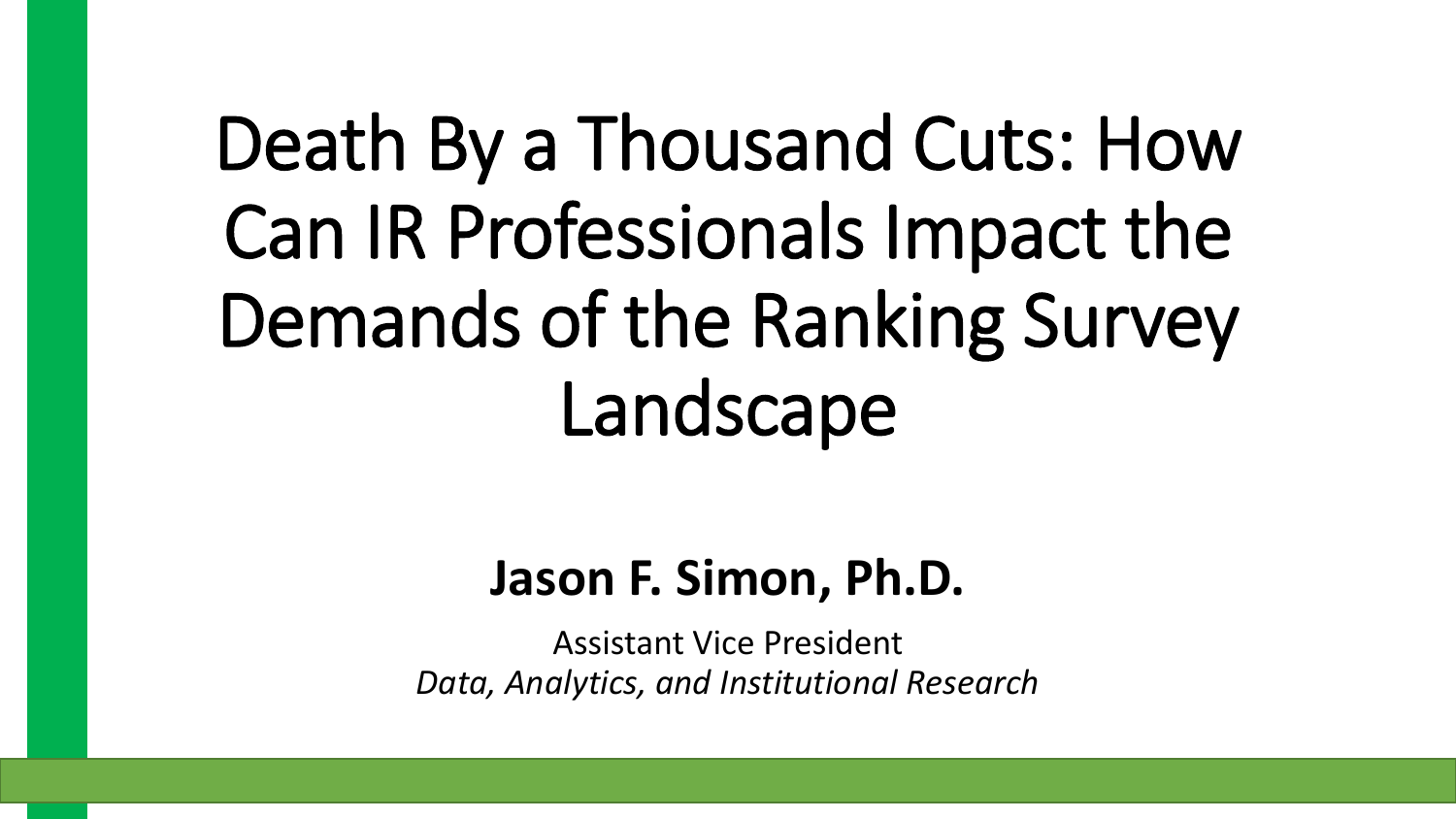### Introductions

- Brief Introductions
- Raise Your Hands:
	- 2 Year Campus
	- 4 Year Campus
	- Work in IR, Other Campus Unit, Vendor, State Agency
	- 0-2 Years Experience, 3-5, 6-8, 9+ Years
	- Have direct responsibility for responding to rankings/surveys
	- Supervise staff who respond to rankings
	- Have to communicate ranking/survey related issues to leadership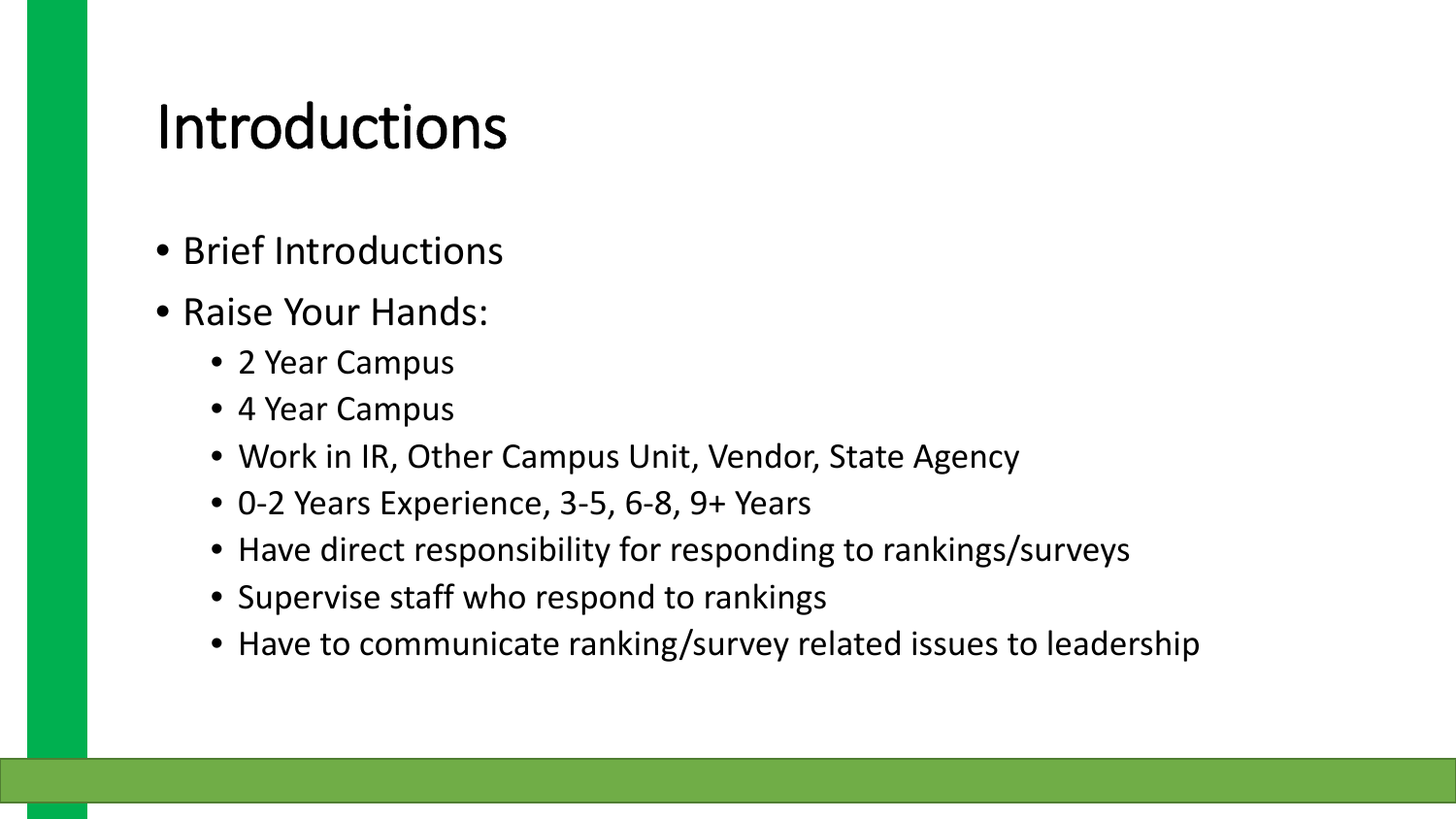### Ground Rules

- This is a shared conversation. I will share some ideas/thoughts but this session will be even more engaging if everyone participates
- This conversation is in no way meant to express the position of TAIR or AIR on this topic. This is merely a gathering of IR professionals dedicated to fairly discussing a very thorny issue.
- Let's attempt to find a way to help this conversation evolve towards measurable and achievable outcomes. Hosting a 45 complaint session should not be our goal.
- Any others?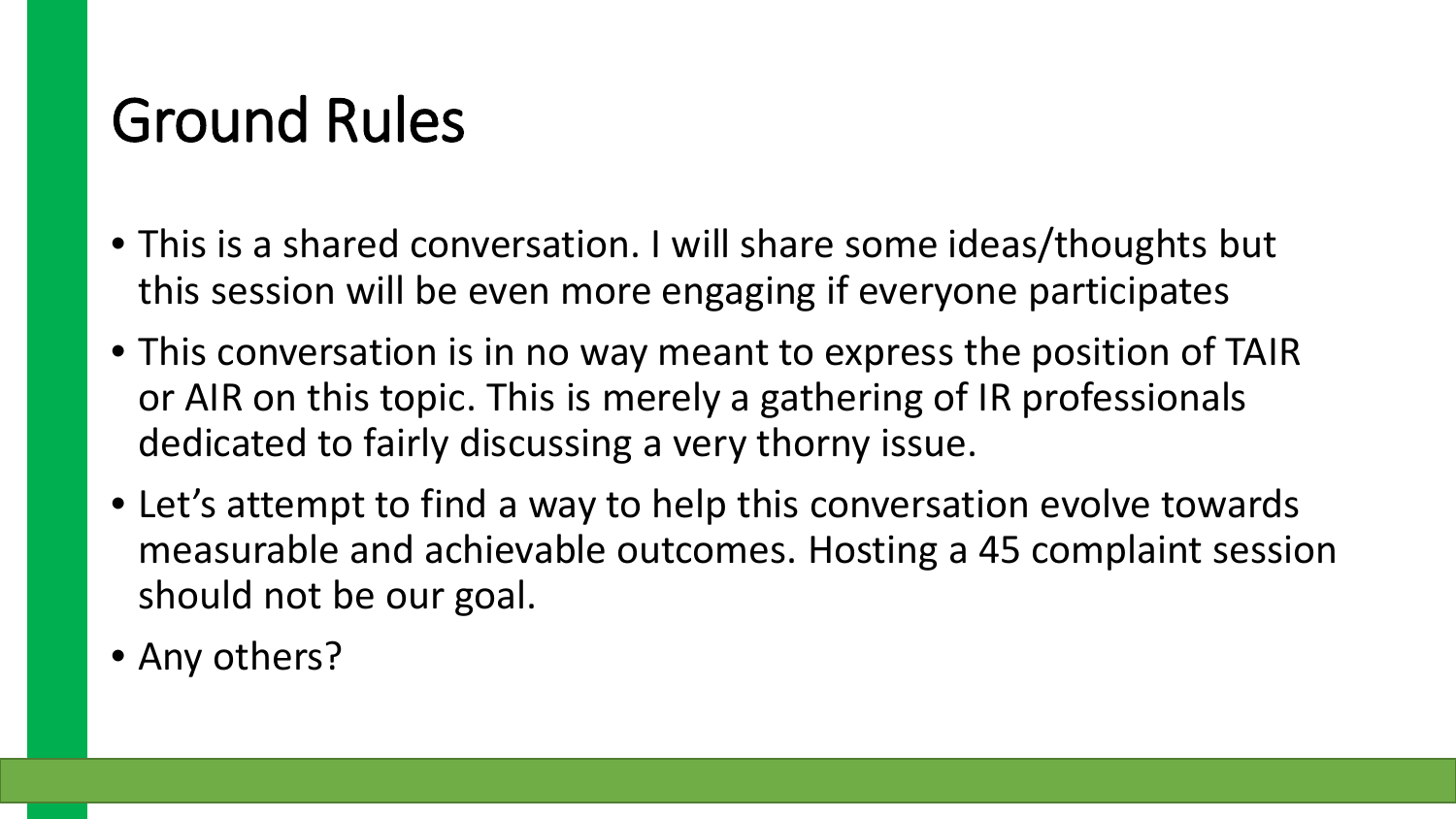### Setting the Stage: Resources

| <b>Director and Professional OIR Staff</b> | 2-Year Institutions | <b>4-Year Institutions</b> |
|--------------------------------------------|---------------------|----------------------------|
| Less than 1 FTE                            | 1%                  | 1%                         |
| 1 FTE to fewer than 2 FTE                  | 17%                 | 18%                        |
| 2 FTE to fewer than 3 FTE                  | 41%                 | 35%                        |
| 3 FTE to fewer than 5 FTE                  | 28%                 | 26%                        |
| 5 FTE to fewer than 10 FTE                 | 12%                 | 17%                        |
| 10 FTE or more                             | 1%                  | 3%                         |

 $N = 1,261$  responses (394 responses from 2-year and 867 responses from 4-year institutions)

- AIR survey of IR offices found that more than half of 4-Year IR operations have 2 FTE to<br>fewer than 3 FTE
- AIR's survey also found most OIRs (68%) manage small budgets of less than \$25,000, not including salaries. A few OIRs have larger budgets (16% \$25,000-\$49,999; 11% \$50,000-\$99,999), but budgets of \$100,000 or more are ra
- Ultimately, the reality is that for most shops staffing is tight and resources are constrained.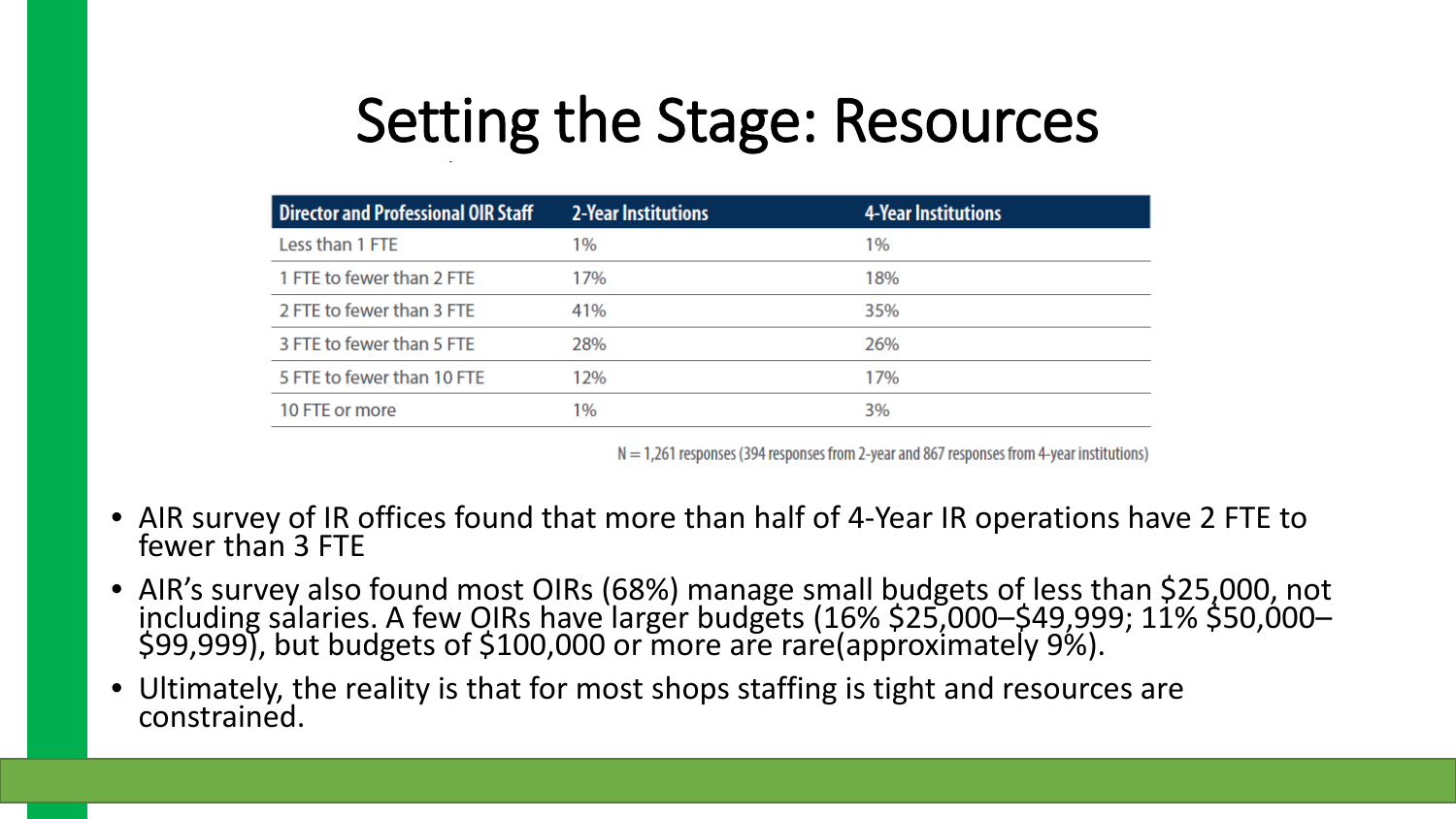### Setting the Stage: How We Spend Our Time?

**PRIMARY RESPONSIBILITY** 83% data reporting – federal mandatory (81% primary responsibility for IPEDS reporting) 81% data reporting – quide books/rankings 81% institutional fact books 80% data reporting – state mandatory 74% enrollment reporting and analyses 64% data sharing with consortia 53% key performance indicators development/monitoring

• AIR survey of institutional research found a major role is spending time responding to survey reporting and rankings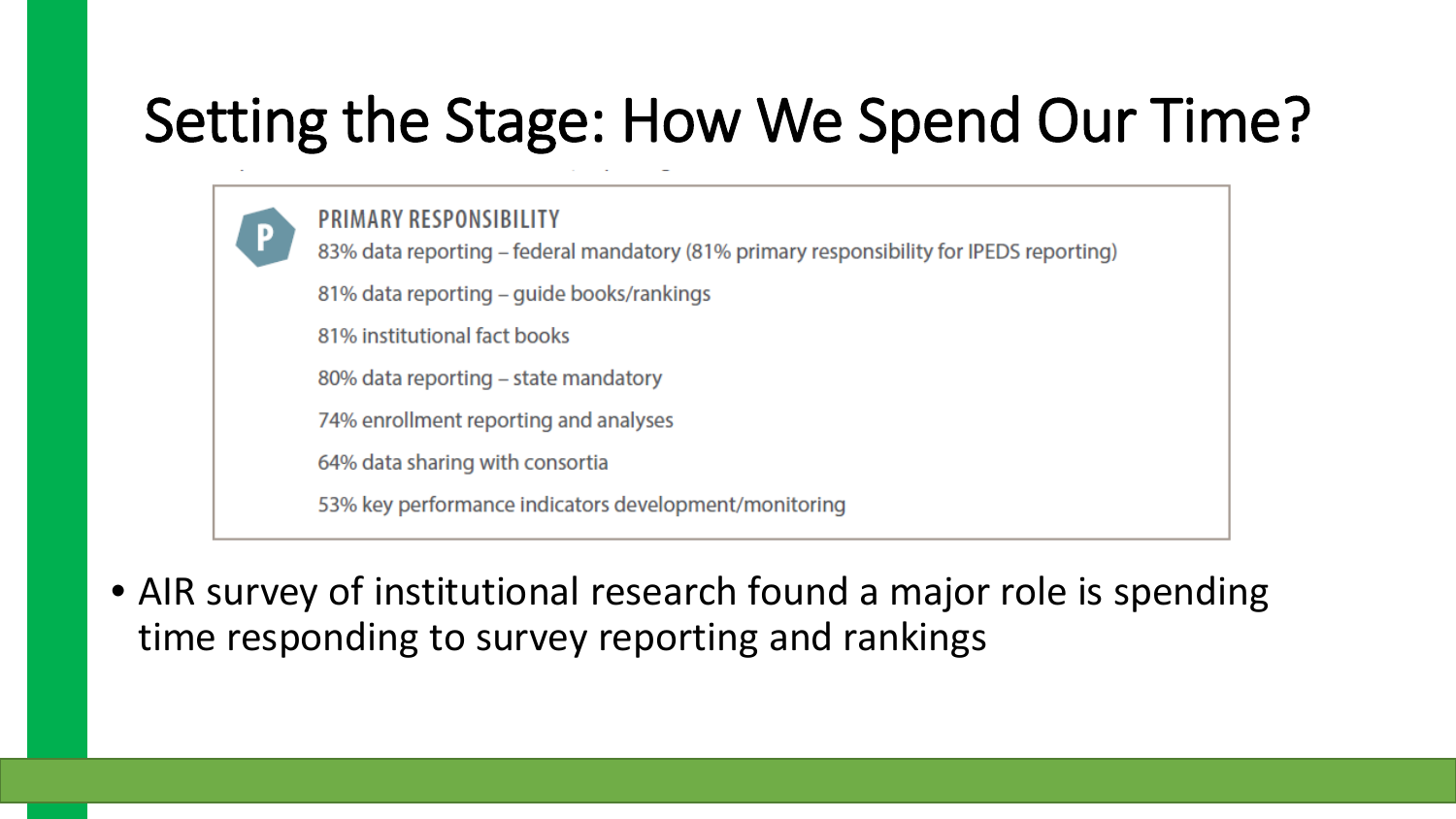### Setting The Stage: How Would We Like To Spend Our Time?

- Early identification of student risk and challenge
- Financial analysis of student success initiatives
- Development and deployment of data-on-demand dashboards for campus community
- Study on time to degree and degree completion that brings in latent trait data, student engagement data, and student finance data to understand patterns
- Work on understanding grade distributions, tenure and promotion processes, faculty equity studies, student/faculty interaction, student grit and it's role in persistence, etc.
- Other ideas?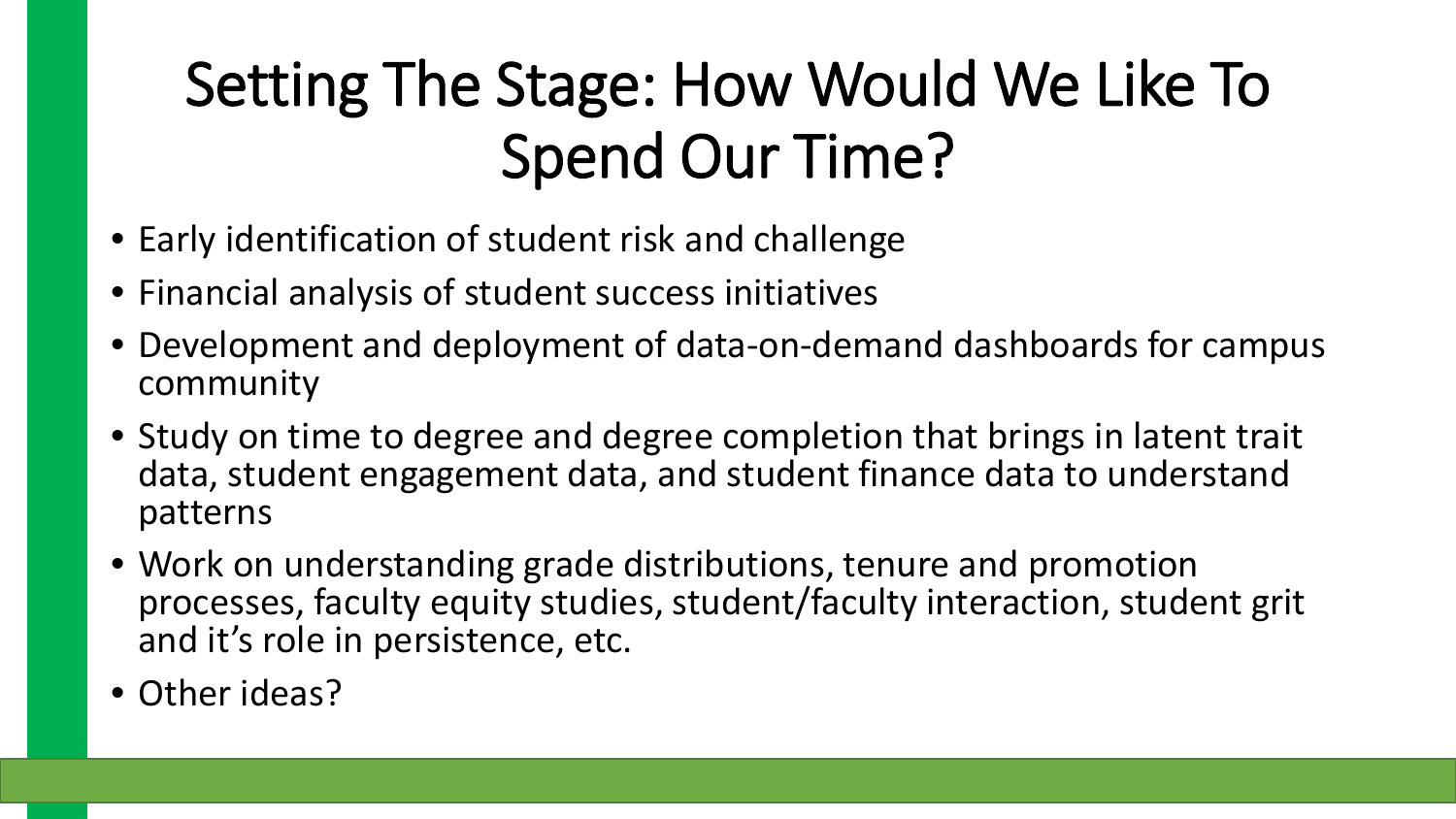## How Did We End Up Here?

- Fincher (1978) described IR as organizational intelligence
- Saupe (1990) categorized IR as a set of activities supporting institutional planning, policy formation, and decision making.
- Volkein (1999, 2008, 2011) described IR as being place bound within the confines of changes in society and in higher education
- Allen and Kazis (2007) indicated linkages with planning and budgeting leads to culture change and organizational improvement
- Most recently (2014) NILOA focused on the role of institutional research in successfully tracking student learning outcomes for institutional accreditation
- There is a dearth of scholarship from IR on the present state of affairs in the landscape as it relates to future-focused initiatives
- See something missing?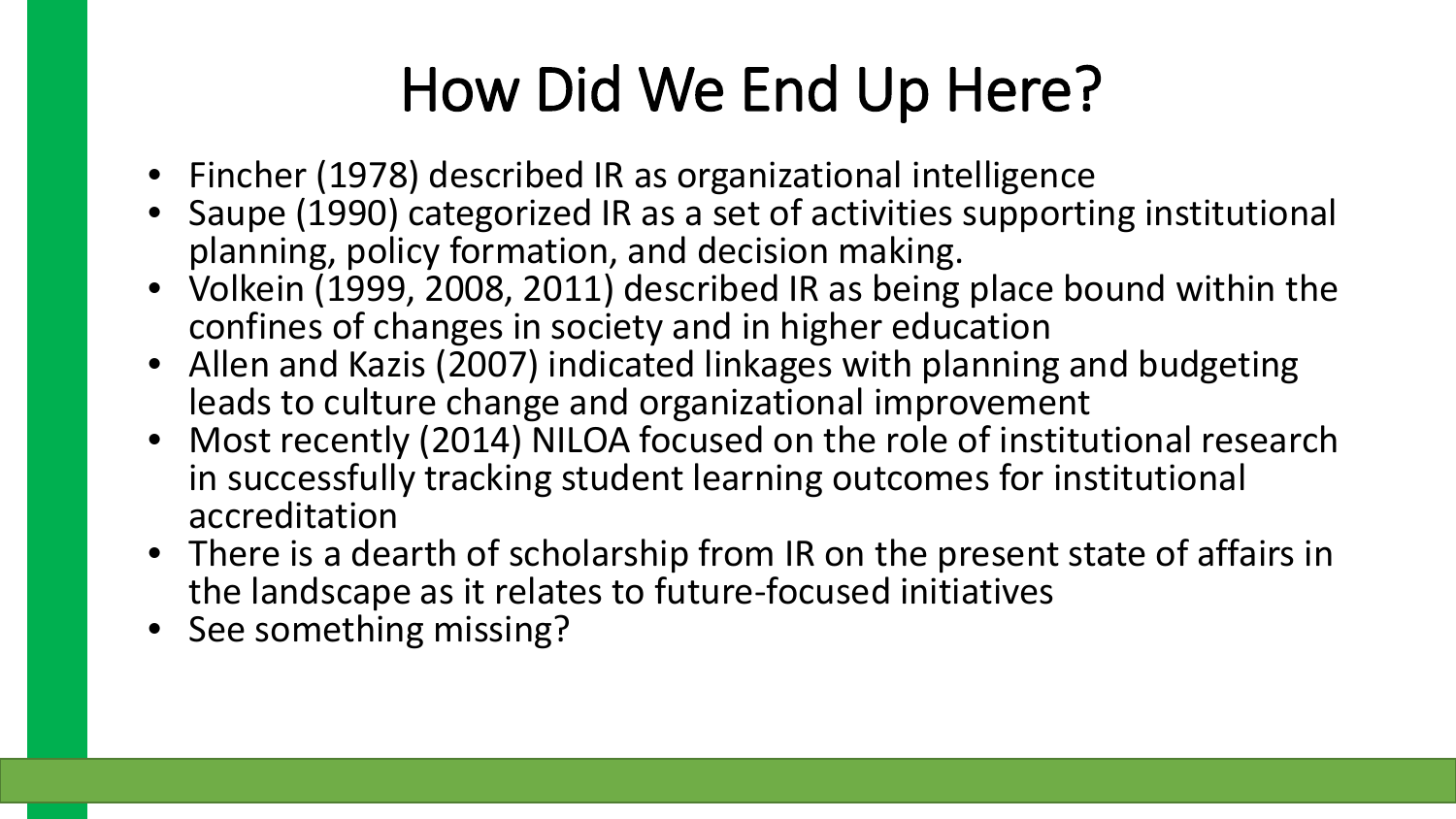### Setting the Stage: The Demands





Newsweek

**Forbes** America's Top Colleges



**NICHE** 

2017



**BEST** 

**U.S.News** 

**JSNews** 

.melnet сомрану

**Helping You Choose the Right College** 

**National Universities National Liberal Arts Colleges Regional Universities Best Online Programs Best Online Undergraduate Programs Undergraduate Business Programs Undergraduate Engineering Programs Best Colleges for Veterans Graduate Business Schools Graduate Education Schools Graduate Engineering Schools Graduate Law Graduate Medicine Graduate Nursing Graduate Fine Arts Graduate Public Affairs Graduate Library & Info Studies Graduate Criminology Graduate Economics Graduate English Graduate Political Science Graduate Psychology & 50+ More**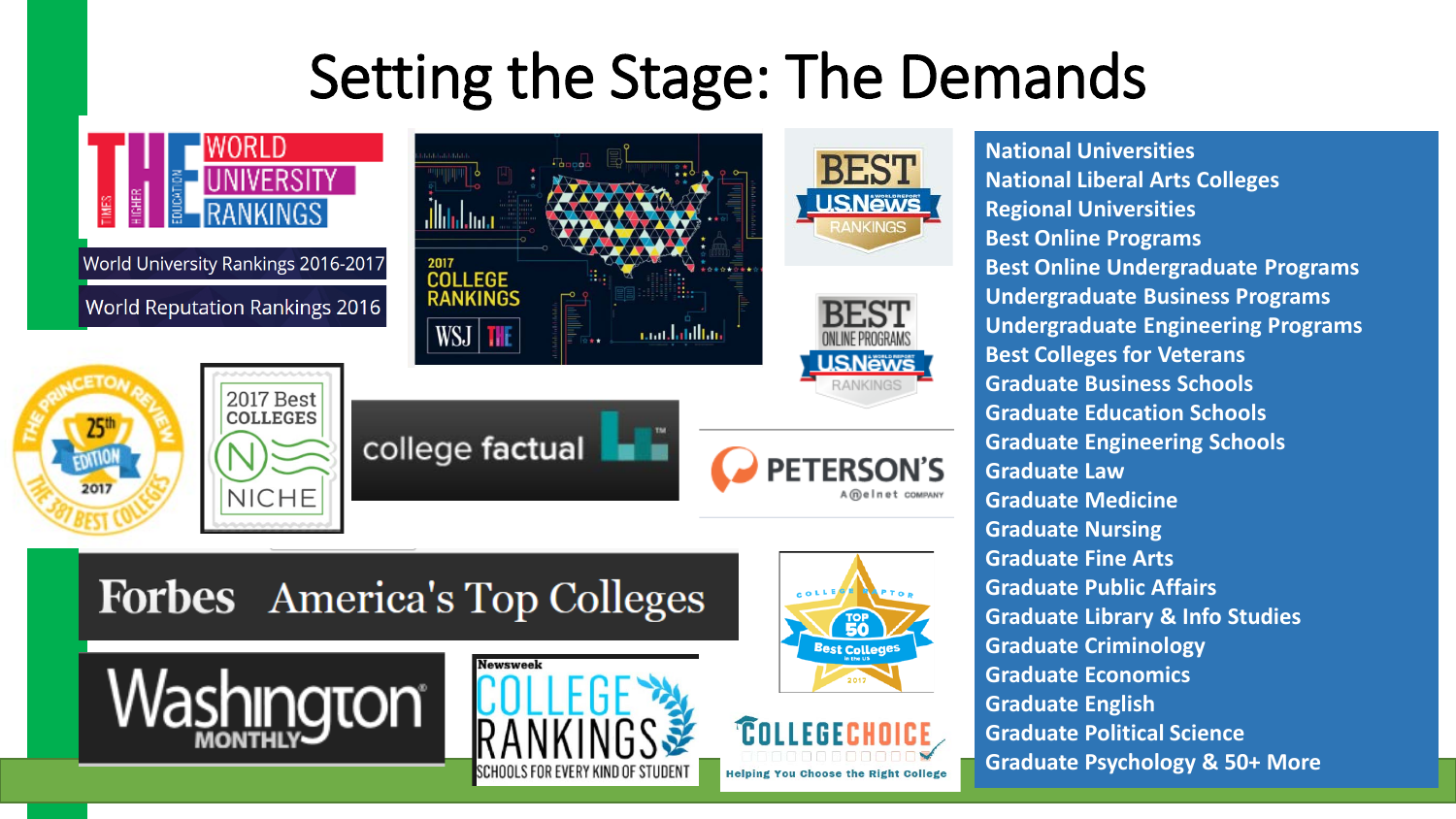### Setting the Stage: What Are We Giving Away?

### **TIMES HIGHER EDUCATION RELEASE STATEMENT**

- **6.** You grant TES Global a royalty-free, perpetual, irrevocable, non-exclusive and fully sub-licensable right and license to use, reproduce, modify, adapt, publish, translate, create derivative works from, distribute, perform and display such data (in whole or part) worldwide and/or to incorporate it in other works in any form, media, or technology now known or later developed. With respect to all Data you post to the Website, you hereby waive any moral rights you have in the Data. You agree to perform all further acts necessary to perfect any of the above rights granted by you to TES Global, including the execution of deeds and documents, at our request.
- **7.** You represent and warrant that you own or otherwise control all of the rights to the Data and can grant the rights set out above. You also represent, warrant and undertake that:
- **7.1.** The Data is accurate to the best of your knowledge and belief; and
- **7.2.** use of the Data will not infringe the rights of any third parties (including that the Data is not defamatory); and
- **7.3.** you have obtained all rights and consents that are necessary for you to provide the Data; and
- **7.4.** you will immediately notify us of any Data that does not comply with these Additional Terms or may infringe the rights of, or cause damage to third parties.
- **7.5.** You agree to indemnify TES Global and its affiliates for all claims brought by a third party against TES Global or its affiliates in respect of infringement of that third party's intellectual property rights or arising out of or in connection with a breach of any of these warranties.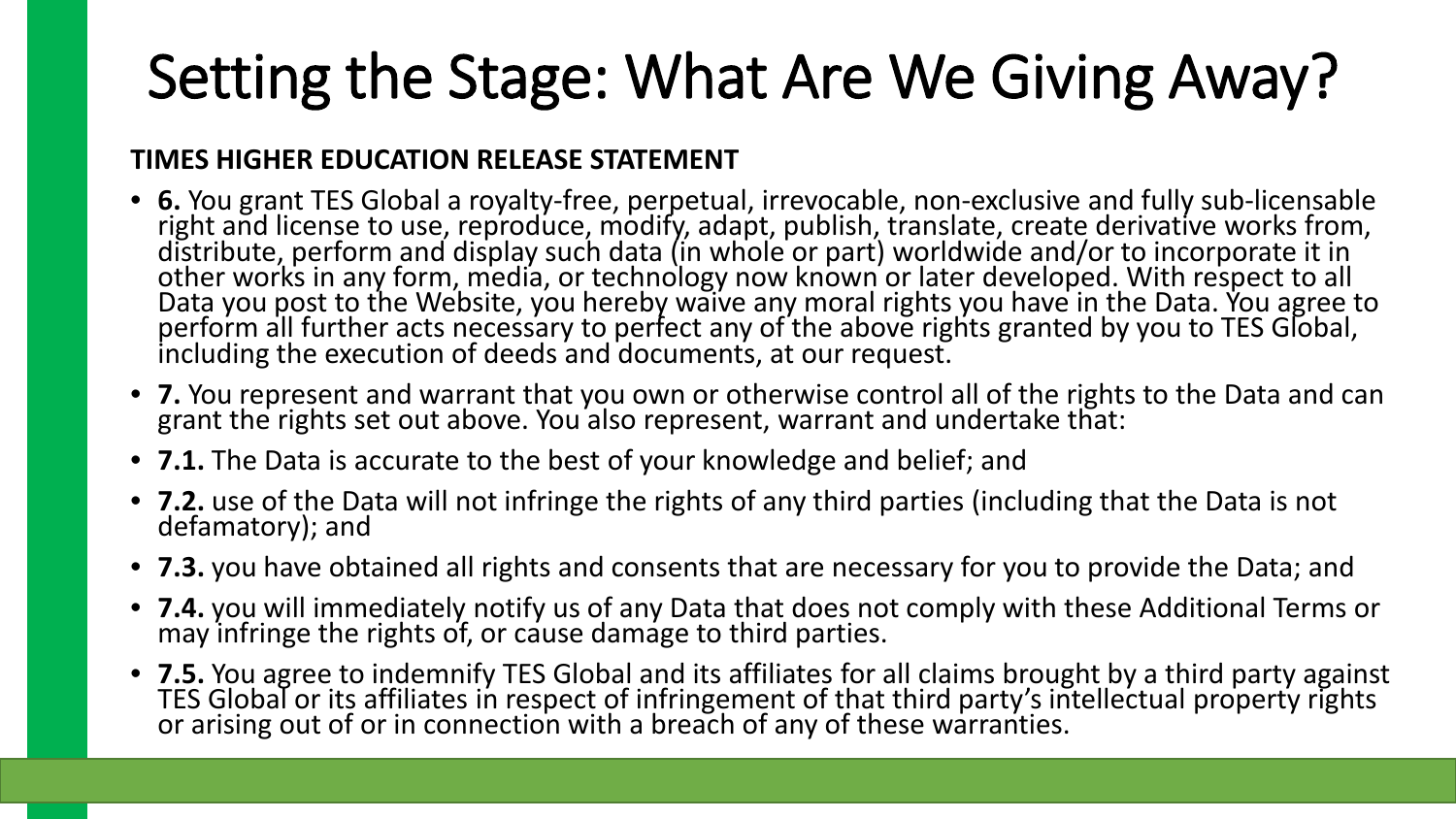### Setting the Stage: The Economics

| • USNWR College Compass Access                       | \$29.95  |
|------------------------------------------------------|----------|
| • USNWR Best Graduate Schools                        | \$17.95  |
| • USNWR Guide to Paying for College                  | \$6.99   |
| • Princeton Review Best Colleges Book                | \$14.99  |
| • USA Today College Guide                            | \$9.99   |
| • College Board Book of Majors                       | \$24.45  |
| • Peterson's Master the SAT                          | \$24.95  |
| • Peterson's Test Prep (Online)                      | \$119.95 |
| • Princeton Review ACT Pre (Self-Paced)              | \$299    |
| • Princeton Review ACT Ultimate Classroom            | \$999+   |
| • Princeton Review Private Tutoring (24 Hrs)         | \$2,760  |
| • Kaplan Review (off of USAToday Rankings) Classroom | \$799    |
| • Kaplan Review Classroom PLUS                       | \$1,199  |
| • Kaplan Private Tutoring (Starting Price)           | \$2,399  |

Logo, Accolade and Content Licensing

Marketers trust PARS to help them make the most of the coverage they receive.

**REQUEST A QUOTE** 

### Purchase a U.S. News Badge

**BEST** 

**JSNëws** 

For highly ranked schools or programs, display a "U.S. News ranked" badge on your website, advertisements or promotional materials. Check the Best High Schools, Best Colleges, Best Graduate Schools, Best Online Programs and Best Online Programs for Veterans lists to see if your school is eligible. Wright's Media handles all U.S. News badge-related questions. For badge eligibility and licensing questions, or to obtain a badge, contact Wright's Media at usnews@wrightsmedia.com or 877-652-5295.

### Order the Best Colleges or Best Graduate **Schools Guidebooks or Reprints** To purchase multiple copies of the current Best Colleges or Best

Graduate guidebooks at a significant discount, please email booksales@usnews.com. For information about purchasing individual copies in a variety of formats - including Kindle and iPad - please visit the U.S. News Store.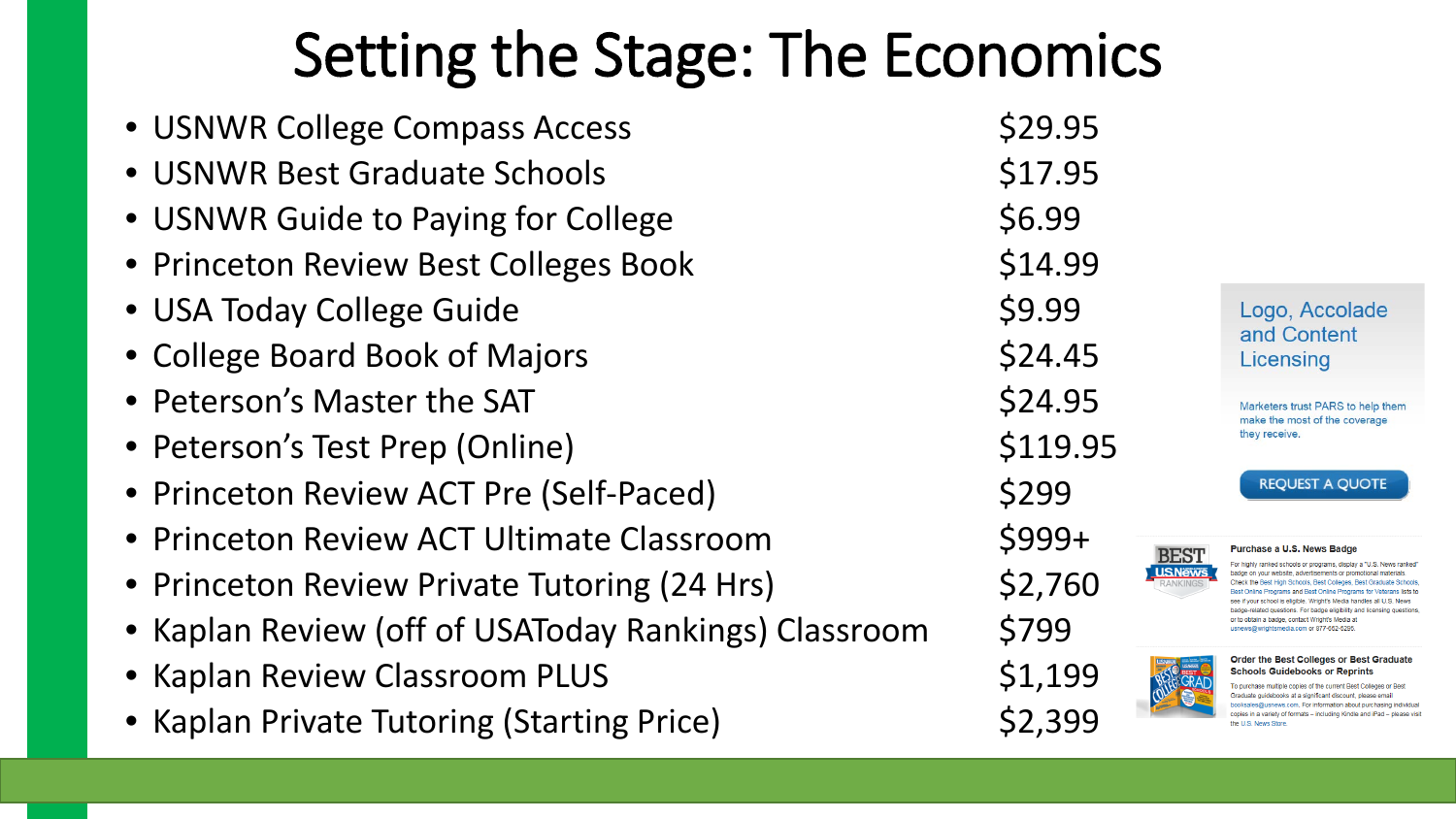### What Are You Experiencing?

- What % of your staff time is tied up in responding to these national surveys?
- What strategies do you use to mitigate these costs in staff time?
- What projects can you not get to while you spend your time on these surveys?
- What is your leadership's expectations regarding these surveys? Do they understand the investment of time?
- How could AIR assess this reality on future surveys?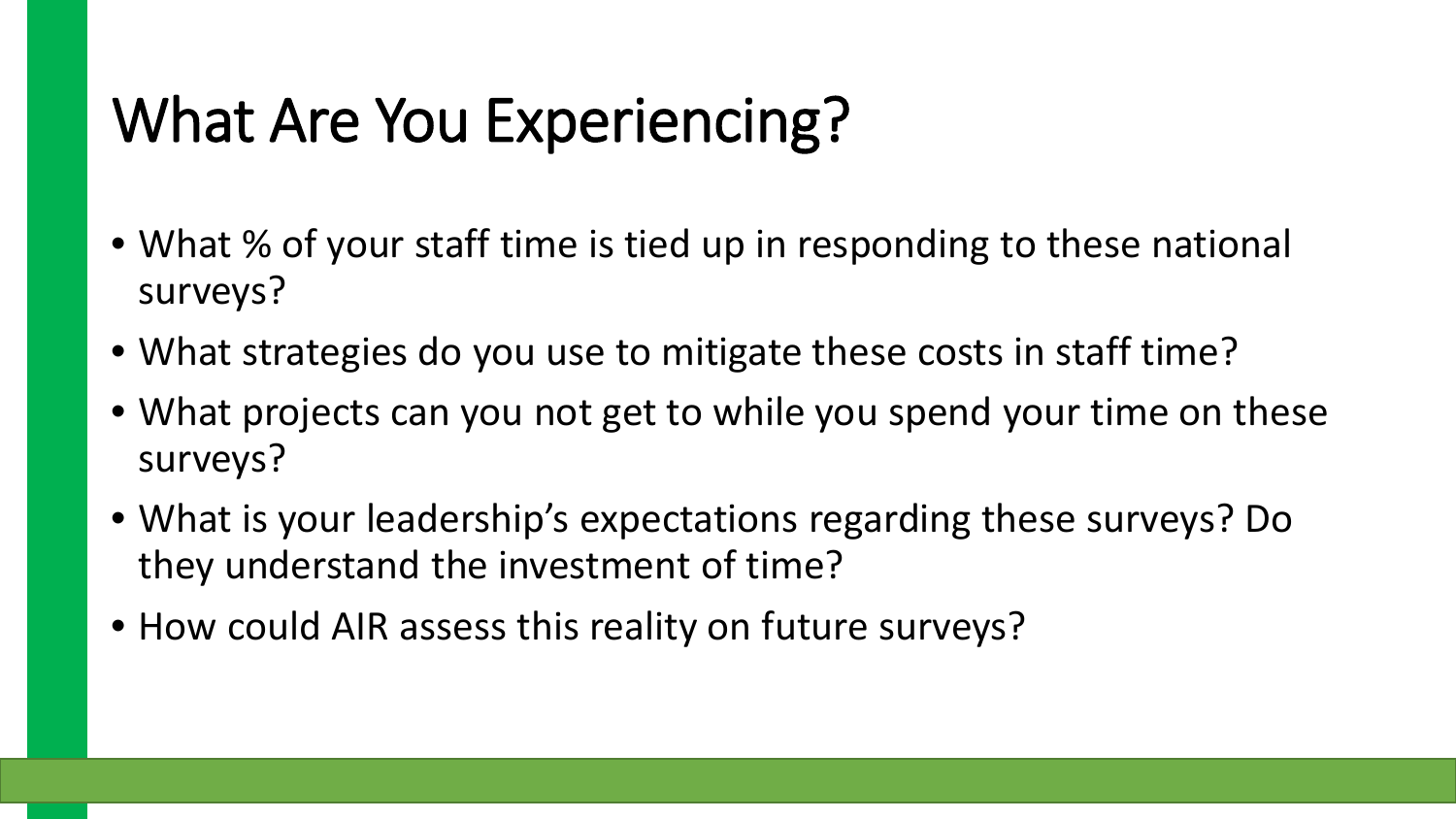### What Can Be Done?

- Could TAIR develop a survey burden data collection tool that allows us to track these investments in time? IPEDS has this currently.
- Should TAIR and AIR engage in lobbying efforts at the State and Federal levels for relief (CASE does this now for Advancement)?
- Could a doctoral student in the State's higher education programs conduct a dissertation on the hidden costs to leadership for these surveys?
- Could AIR and TAIR partner with Enrollment Management to study the impact of rankings on college selection choice?
- Could AIR ad TAIR advocate for a data collection fee for members to participate with a % of the proceeds going back to invest in professional development waivers or grants?
- What else could/should we expect from our professional associations?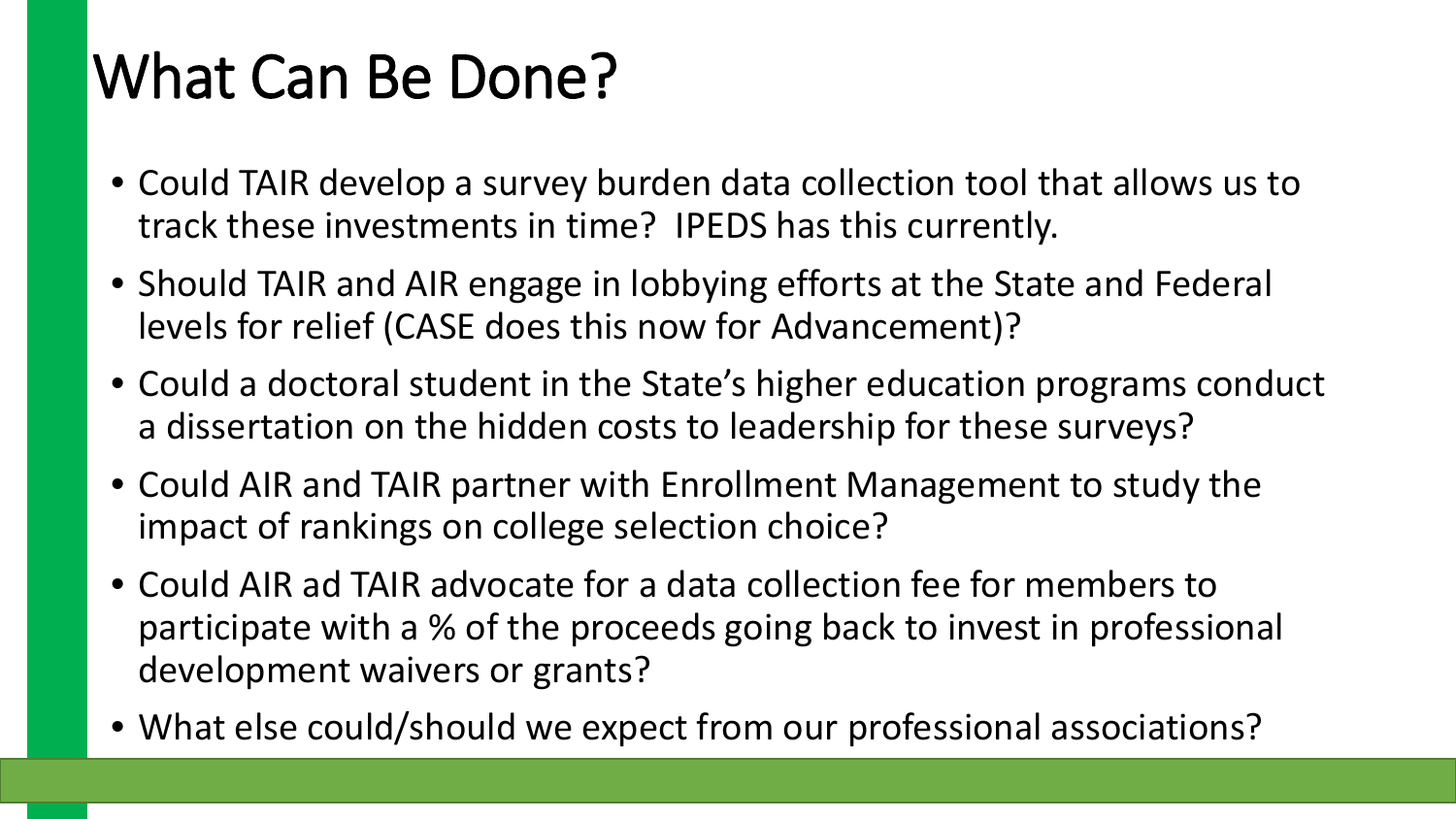## Three Local Options To Deal With The Challenge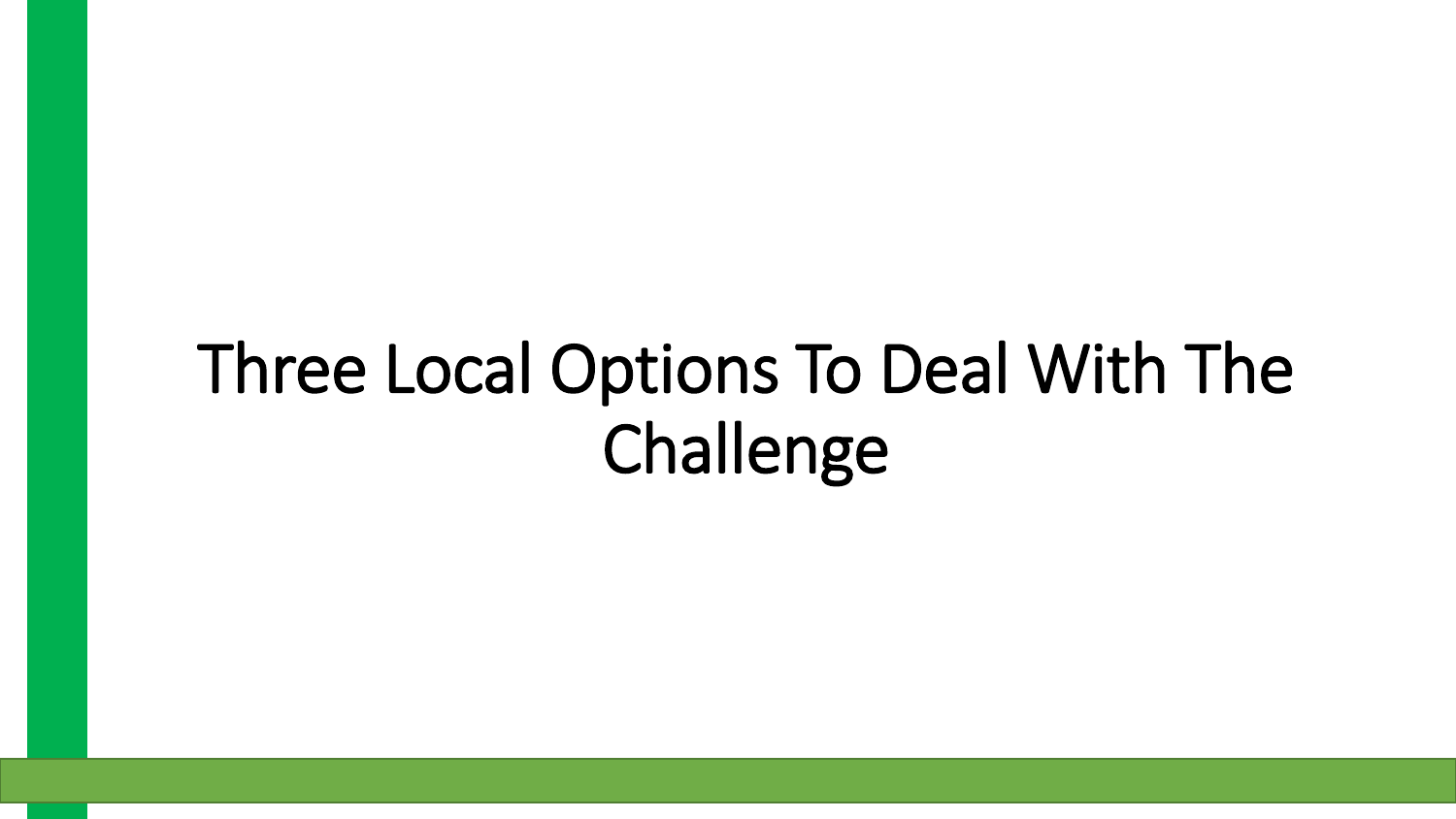- 1. What is the proposed ranking?
- 2. What is the website URL for this ranking/list?
- 3. Are UNT's aspirational peers adopting this ranking/list?
- 4. Are UNT's Texas peers adopting this ranking/list?
- 5. Is the dean/chair familiar with the ranking/website/authoring organization and approves of its potential use?
- 6. Does the ranking place UNT in a position of strength?
- 7. Does the ranking provide a competitive edge?
- 8. Is the ranking organization reputable?
- 9. Does the ranking organization stand to earn a profit from website visitors?
- 10. What is the methodology used for this ranking?
	- a. Is it sound and transparent
	- b. Is the source of the sponsoring organization's data clear?
	- c. Is there a timeframe for the data source?
	- d. Is the methodology defendable?
	- e. Is the total number of programs transparent or reported?
	- f. If yes, how many programs are included?
	- g. What is the IPEDS count for the number of programs in the nation?

Options To Consider: Rankings Intake Form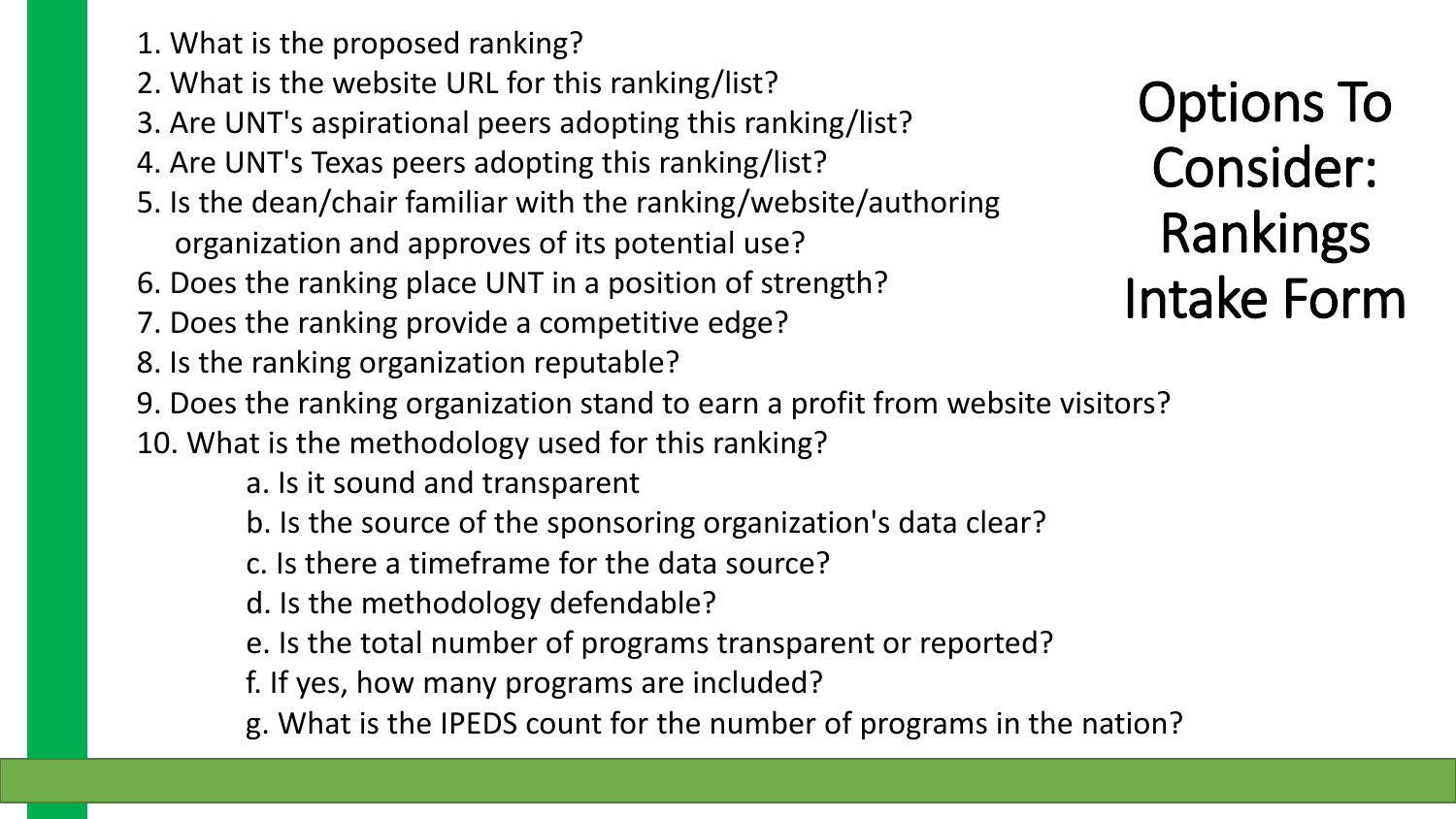### Options to Consider: Formalize a Review Process

| <b>Ranking Gets Visibility in Community</b>                                                                                                                        |                                                                                                                                                                                                                                                 |                                                                                                                                                                                                                                                                      |                                                                          |
|--------------------------------------------------------------------------------------------------------------------------------------------------------------------|-------------------------------------------------------------------------------------------------------------------------------------------------------------------------------------------------------------------------------------------------|----------------------------------------------------------------------------------------------------------------------------------------------------------------------------------------------------------------------------------------------------------------------|--------------------------------------------------------------------------|
| - Could come from press<br>- Could come from Cabinet<br>- Could come from Dean<br>- Could come from Board of<br>Regents<br>- Could be found on peer<br>institution | <b>Ranking Sent to Dean/VP to Gauge Relevance In Field</b><br>- Dean should evaluate utility<br>- Dean should evaluate how<br>others in field use the<br>ranking<br>- Dean should visit peer<br>campuses to see if the<br>ranking is publicized | <b>Ranking Sent to IR to conduct a Methodology Review</b><br>- IR investigates<br><b>Methodology and Presents</b><br><b>Sources and Facts</b><br>- IR searches website for<br>methodology<br>- IR tries to isolate data<br>source (IPEDS, self-report, 3rd<br>party) | <b>Ranking Review Notes Sent to</b><br><b>Provost/VP for Use/Non-Use</b> |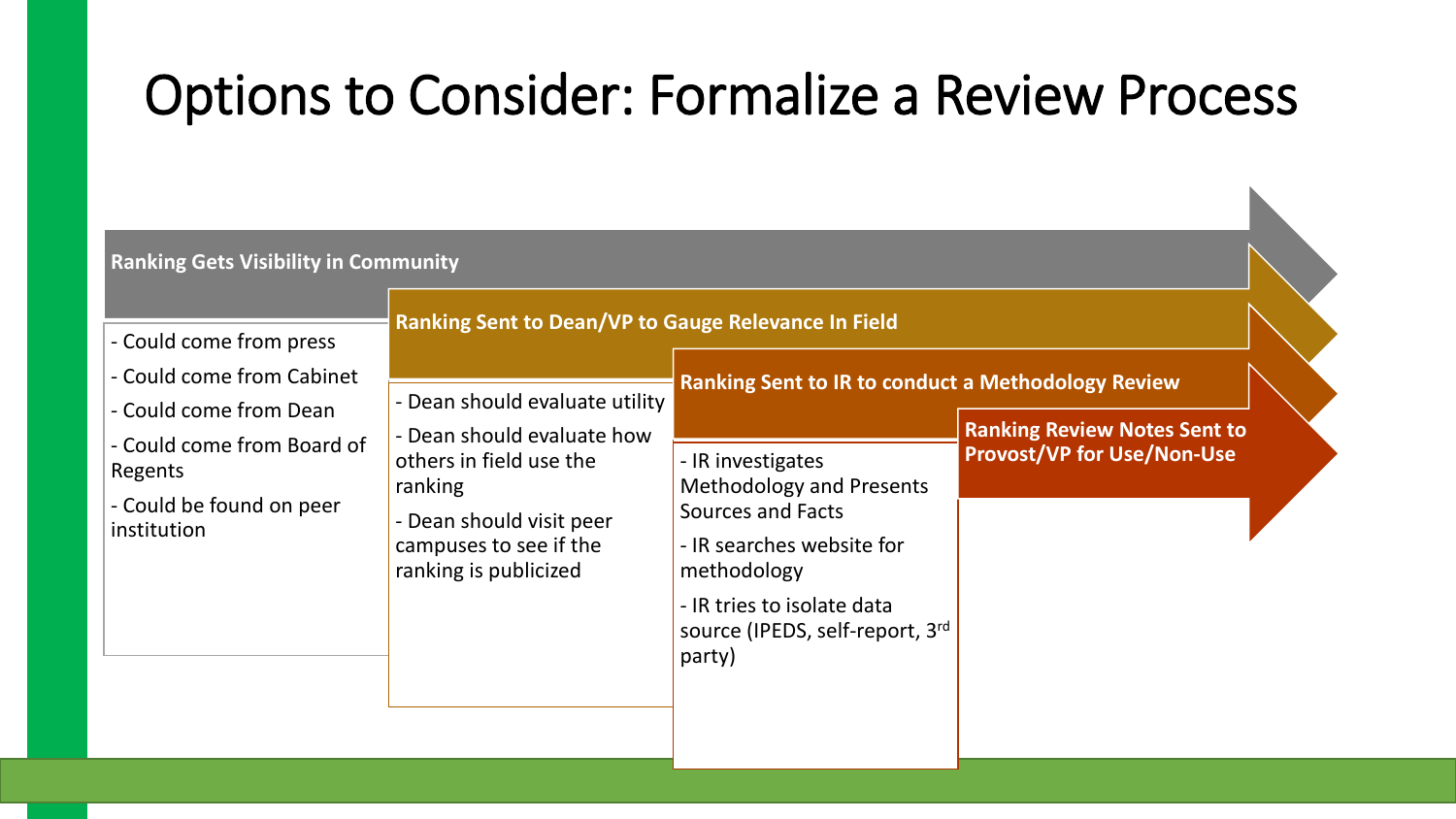Options To Consider: Use a Ranking **Matrix** 

- Share with leadership
- Adopt common language
- Expect usage

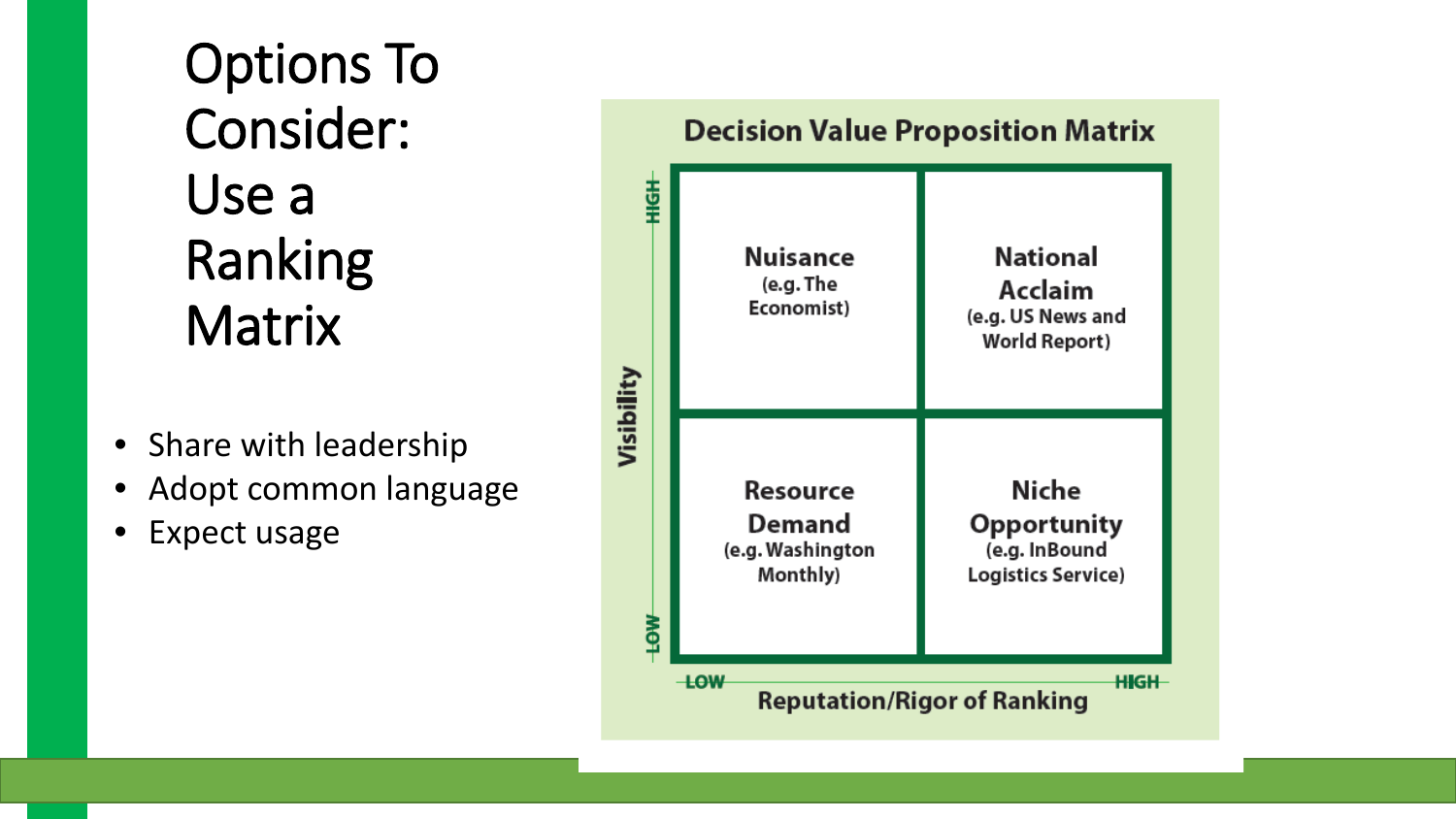### Your Ideas and Next Steps

- What are some of the reasons why this practice has endured so long?
- Please share some specific ideas and approaches your IR office or College/University are doing to help with this issue?
- What future workshops/sessions should we investigate to help with this situation?